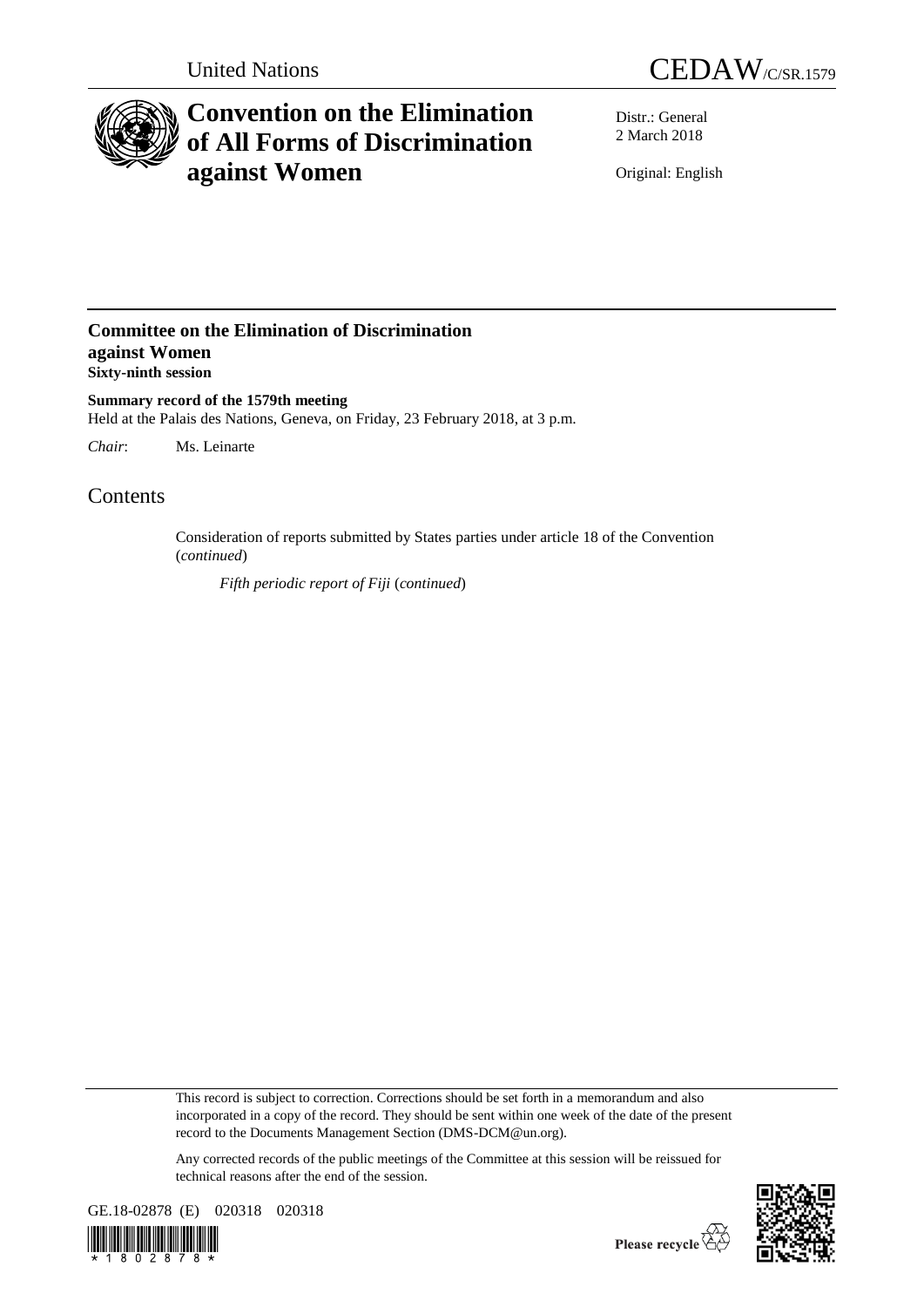*The meeting was called to order at 3 p.m.*

**Consideration of reports submitted by States parties under article 18 of the Convention** (*continued*)

*Fifth periodic report of Fiji* (*continued*) [\(CEDAW/C/FJI/5;](http://undocs.org/en/CEDAW/C/FJI/5) [CEDAW/C/FJI/Q/5](http://undocs.org/en/CEDAW/C/FJI/Q/5) and [CEDAW/C/FJI/Q/5/Add.1\)](http://undocs.org/en/CEDAW/C/FJI/Q/5/Add.1)

1. *At the invitation of the Chair, the delegation of Fiji took places at the Committee table*.

## *Articles 10 to 14* (*continued*)

2. **Ms. Tuisawau** (Fiji) said that the Government had established a management information system that could be used to generate disaggregated data on school infrastructure and the number of children enrolled. Owing to the successful implementation of a number of government initiatives, the school retention rate for girls was very high in both urban and rural areas. Although more boys than girls were enrolled at the primary level, there were more girls than boys at the secondary level and in higher educational institutions.

3. The school curriculum had been reviewed in line with the National Curriculum Framework developed in 2013. As a result, business studies, career guidance and additional technical subjects had been included in the curriculum. Proposed changes to the curriculum were reviewed by both a national working group and local working groups composed of teachers before being referred to the Curriculum Council. As part of that process, images based on gender stereotypes were being removed from school materials. In line with the National Development Plan, greater emphasis had been placed on digital literacy to ensure that students in rural areas had the same educational opportunities as those in towns and cities, and efforts were being made to address the fact that some 70 schools did not have any kind of Internet connection.

4. Measures were being taken to improve the quality of teaching and the infrastructure of schools, particularly those that had been damaged by Tropical Cyclone Winston. New schools were required to conform to the Fiji Building Code and to provide at least 1 bathroom for every 30 girls.

5. Parents were encouraged to become involved in their children's education as a way of ensuring that students considered studying subjects other than those traditionally chosen by their gender. The data available to the Government indicated that an increasing number of girls opted to study science subjects. In 2017, for example, a significant number of girls had chosen to study chemistry, biology and mathematics, although the number choosing to study physics remained low. As a result, more women were enrolling to study medicine and other related subjects in higher education institutions.

6. A gender policy had been drafted to address the issue of teenage pregnancy. According to the available data, around 10 out of every 1,000 girls of childbearing age became pregnant. A number of measures, including peer-to-peer training, student leadership training and parental training, had been adopted to reduce the number of teenage pregnancies. A child protection policy had been established to protect children against corporal punishment, bullying and abuse, and child protection officers had been assigned to every school in the country.

7. Girls had accounted for some 51 per cent of the students benefiting from the Tertiary Education Loan Scheme and 59.1 per cent of those awarded a full scholarship under the National Toppers Scheme. The number of girls with disabilities enrolled in mainstream and special schools had increased. Screening was carried out in all schools to identify children with disabilities, including dyslexia, to ensure that they were provided with the appropriate support.

8. **Ms. Chand** (Fiji) said that, during the last universal periodic review of Fiji, the Government had undertaken to amend the clause in the Juveniles Act that related to reasonable chastisement. The proposed amendment, which was currently at the drafting stage, would need to be submitted to consultation before it could be presented to the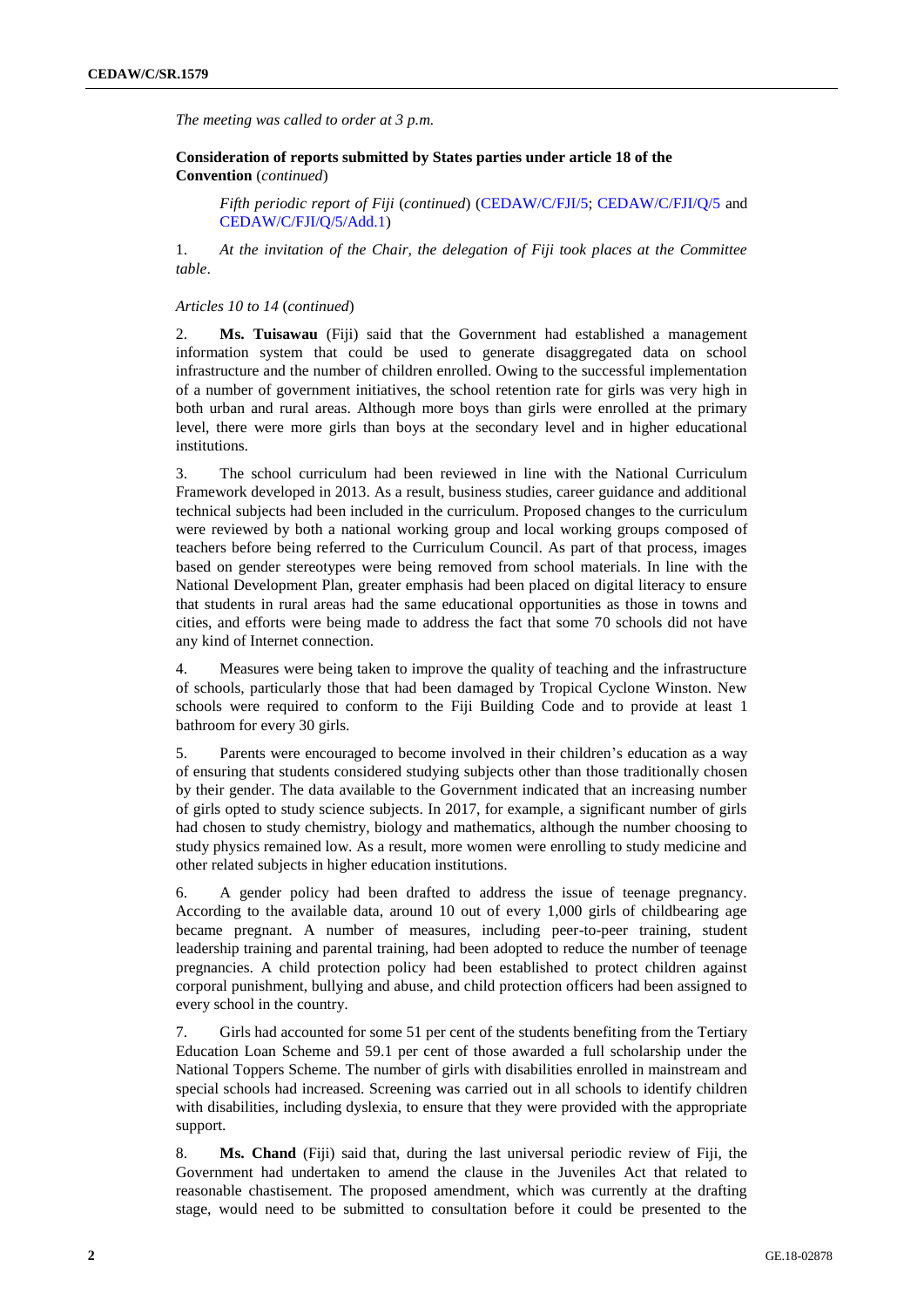Parliament for approval. Children who had been subjected to corporal punishment in schools could seek redress under section 11 of the Constitution, which extended the concept of torture to corporal punishment in schools, and under section 5 of the Crimes Decree, which covered various kinds of assault. A number of teachers had been convicted of carrying out corporal punishment under the latter Act.

9. **Mr. Koroivueta** (Fiji) said that although the unemployment rate had decreased in recent years, unemployed women still outnumbered unemployed men. Efforts would be made to ensure that companies complied with the newly established minimum wage. However, the minimum wage would not apply to women entrepreneurs in receipt of grants for small and medium-sized enterprises. Although the retirement age had been reduced, retirees had the opportunity to undertake paid and volunteer work in Fiji and abroad. Teachers, doctors, nurses and other professionals often moved to other countries in order to continue working. Although paternity leave was not provided for under existing legislation, the Government intended to address that issue. The draft legislation would be designed to ensure that paternity leave was taken for the right reasons.

10. Although only 13 per cent of companies currently complied with the legal requirement to establish a policy on sexual harassment in the workplace, awareness-raising campaigns were being carried out to increase the compliance rate. Non-compliant companies were informed in writing of the importance of establishing such a policy.

11. **Ms. Manalo** said that the Committee would welcome information on any measures taken to ensure that employers complied with the principles of equal pay for equal work and equal pay for work of equal value.

12. **Ms. Gbedemah** said that the delegation had not yet provided sufficient answers to questions she had posed in the previous meeting regarding measures to address bullying in schools, the educational attainment of children living in rural areas and the more remote islands, and government efforts, if any, to train teachers to monitor educational materials and ensure the absence of gender stereotypes. The Committee would also be grateful for additional data on retention, completion and reintegration rates for pregnant girls attending alternative education centres, and for an indication of the time frame for implementation of the gender policy mentioned earlier. She wished to stress that swift amendment of the Juveniles Act was vital; although protection against corporal punishment in schools was theoretically available under other pieces of legislation, victims would find it difficult to obtain redress under those laws since access to justice for children was not easy.

13. **Mr. Bergby** said that it was still not clear what steps had been taken to prevent employers from hiring individuals for less than 12 days per month in order to avoid making contributions to the national provident fund on their behalf. He also wished to know what measures were in place to deal with sexual harassment in the army, the police and the prison service, since the courts were unable to address cases of sexual harassment in those institutions. Lastly, he asked why the Government had set such a low retirement age when the country would clearly benefit from the skills and experience of older workers.

14. **Ms. Haidar** asked when the Conference of Commonwealth Education Ministers would be held and what the Conference objectives were.

15. **Ms. Vuniwaqa** (Fiji) said that the Conference was under way in Fiji at the time of speaking.

16. **Mr. Koroivueta** (Fiji) said that reforms in the civil service should ensure that appointments were based on merit and that public sector employees were paid the appropriate amount irrespective of their gender. However, official data showed that women were underrepresented at senior levels of the civil service and, according to the public sector network of gender focal points, women were also underrepresented on the staff of some ministries.

17. In setting the current retirement age, the Government had taken into account the fact that life expectancy in Fiji was lower than in some other parts of the world and had been looking to ensure that young people had ample opportunities to enter the labour market; although the average age of the population was expected to rise, 70 per cent of Fiji islanders were currently under 40 years old. Fijian citizens who went abroad to work brought revenue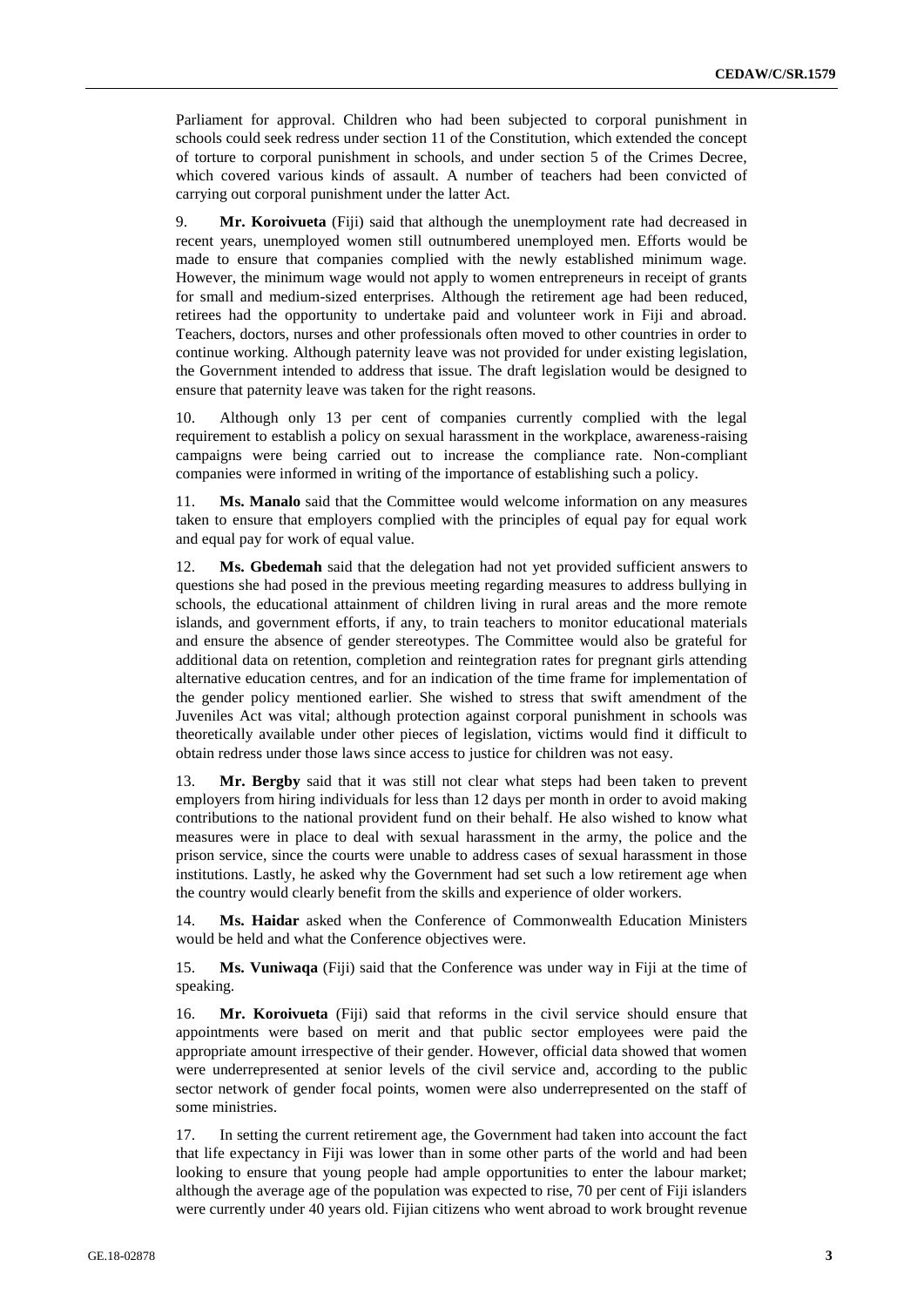back to the country and tended to be in a much stronger financial position when they returned.

18. The Government would take steps to ensure that acts of sexual harassment in the army did not go unpunished.

19. **Ms. Vuniwaqa** (Fiji) said that measures were being taken to categorize positions within the civil service in order to identify jobs of equal value and ensure respect for the principle of equal pay for work of equal value. Efforts to ensure respect for that principle in the private sector would also be needed.

20. **Ms. Tuisawau** (Fiji) said that, as a State party to the Convention on the Rights of the Child, Fiji was committed to eliminating bullying in schools. Teachers had received training on the child protection policy, which was designed to protect children against all forms of abuse, including cyberbullying and bullying directed specifically at lesbian, gay, bisexual, transgender and intersex students. Cyberbullying was also addressed in policy for the use of mobile telephones in schools.

21. Owing to structural changes taking place within the Ministry of Education and the high turnover of staff within the relevant policy unit, it was not yet possible to say when the draft gender policy would be completed. Following the implementation of the National Curriculum Framework in 2013, a review of the entire school curriculum had been carried out. The changes resulting from that review, which included the removal of gender stereotyping from school materials, were due to be implemented in 2019.

22. **Ms. Arocha Domínguez** said that she wished to know what steps were being taken to ensure that communities in the remotest parts of the State party had access to health services and how the authorities addressed the tendency for health personnel to migrate either to the State party's larger cities or to other countries. She would also like to know how maternal and child mortality rates had evolved since 2010. In addition, she wished to know whether doctors and other health personnel helped to combat the taboos surrounding sex, and if so, how; whether the higher HIV infection rates among women than among men that were apparent at present were genuinely no more than the result of women's greater readiness to be tested; and whether the authorities, with a view to combating the stigma often faced by mothers who were HIV positive, had considered testing not only expectant mothers but also the men who had impregnated them.

23. Inviting the delegation to comment on access to abortion services in the State party, she said that it would be interesting to learn, for example, whether abortions were a cause of maternal mortality, and, if so, to what extent. She would also welcome an indication as to whether a strategy had been devised to help women deal with the harmful effects of the sedentary lifestyles and unhealthy eating habits newly prevalent in the State party. In that connection, she wondered whether the triumph of the Fiji national rugby sevens team at the Olympic Games in Brazil had been followed by government support for women's sports, the practice of which could help combat those new ills.

24. It would be interesting to know whether the welfare payments and loans made to persons with disabilities, single mothers and members of other vulnerable groups were oneoff payments or payments made as part of programmes with solid foundations. She also wished to know whether any of the efforts the State party made as part of its plans to implement the 2030 Agenda for Sustainable Development focused specifically on women and girls.

25. Noting that Fiji, as an island nation, had any number of beautiful beaches and a welldeveloped tourist industry, she asked what steps had been taken to ensure that women were primary beneficiaries of the development of the State party's tourist industry, and not simply hotel housekeepers. Had the National Financial Inclusion Strategic Plan 2016–2018 reached women throughout the State party? Lastly, she wondered when community disaster management committees would be operational in all of the communities that were at risk of disasters exacerbated by the effects of climate change.

26. **Ms. Schulz** asked what efforts were being made to work with the communities whose traditional values had led to discrimination against women. In particular, she wished to know whether measures had been taken to ensure that women and children had priority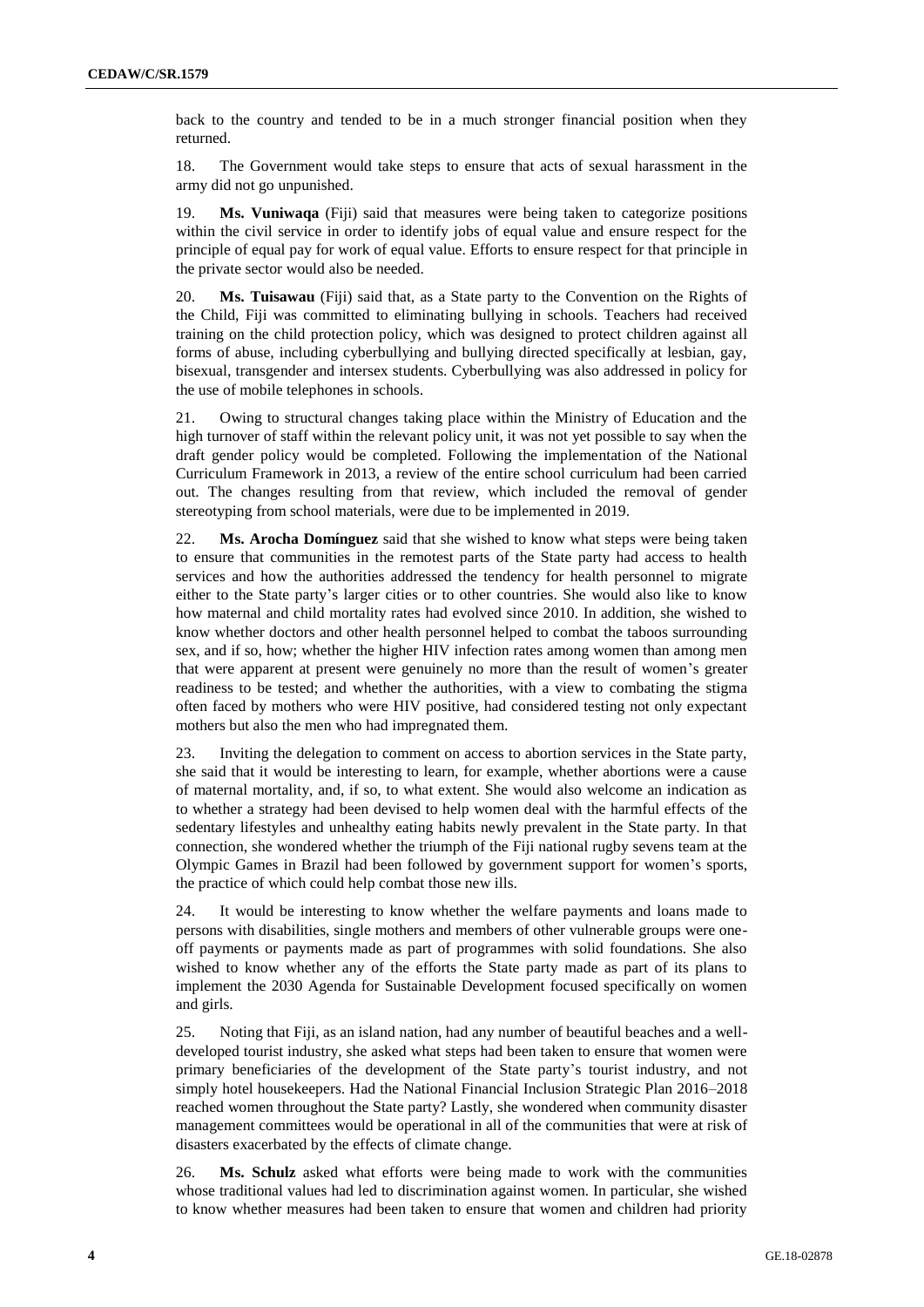access to food in rural areas where, by custom, men ate first. She encouraged the State party to collect the data that would enable it to gauge the success of its rural development programmes.

27. In connection with access to land, she wondered how the State party reconciled the guarantee of non-discrimination enshrined in its Constitution with the constitutional provision that reserved land ownership for iTaukei and other indigenous Fiji Islanders. She also wondered how decisions to sell or lease communally owned land, in particular in coastal areas, were made; how the proceeds were distributed; and whether the State party planned to ensure that comprehensive consultations in which women were fully included preceded all sale or lease agreements. The delegation should also indicate whether the State party intended to redesign its marketplaces so that rural women travelling to market had access to safe accommodation for the nights that they were required to spend in town.

28. Noting that non-indigenous Fiji Islanders sometimes lost the leases to the land they farmed, often leaving them to move to burgeoning squatter settlements in the State party's urban areas, she said that, against that backdrop, it would be interesting to know whether the State party's policies on agricultural development, land use, housing and infrastructure were developed in concert; whether the State party had made plans to address the challenges posed by explosive urban growth; and how it intended to respond to the legal situation of the inhabitants of its more than 200 squatter settlements, who did not own the land they had settled. A comment on the efforts made to protect women and children in squatter settlements from domestic violence and other forms of crime would also be welcome. Lastly, she wondered whether plans had been made to evacuate iTaukei widows, who were often left behind, in the event of natural or other disasters.

29. **Ms. Haidar** said that she would welcome further information on the action taken by the authorities to regulate the operation of private sector companies that contributed to greenhouse gas emissions. She wondered what was being done to ensure that women were full participants in efforts to mitigate the possible effects of climate change, including climate-induced migration and displacement.

30. **Ms. Tamani** (Fiji) said that health services in Fiji were provided by around 200 different health facilities. They included nursing stations located throughout the country, including in highland areas and on smaller islands. Some 90 per cent of the nurses staffing those stations were female, and they were qualified to assist with emergency deliveries. More complicated cases were referred to health centres, which were overseen by doctors or nurse practitioners. Although those centres did not have in-patient facilities, they were able to stabilize patients until they could be transferred to a more comprehensive treatment facility, such as one of the country's subdivisional hospitals, which had inpatient facilities and provided allied health services. Divisional hospitals provided tertiary-level care.

31. Despite the country's numerous health facilities, the Government was well aware that work needed to be done to ensure that that the entire population had access to health care. To that end, a number of nursing centres had been set up within health centres, and the health centres in two key rural areas had been upgraded into subdivisional hospitals, in particular so that women in those areas would not have to travel long distances for inpatient maternity services. Mobile outreach teams, based in the health centres, provided comprehensive health-care services in hard-to-reach areas in the highlands and on the maritime islands.

32. Community health workers, who were volunteers selected by the members of their communities, provided primary care, while partnerships with NGOs facilitated the provision of sexual and reproductive health care, counselling and other services. Efforts had recently been made to build shelters near hospitals, where pregnant women, especially those from remote areas, could stay while waiting to give birth. Maternal care services, including family planning, were provided at all levels of the health system and, if a contraceptive was unavailable at one level, a referral was made to the next level. Women did not need their partners' permission to obtain any form of contraception. In 2016, more than 90 percent of pregnant women had had at least four antenatal check-ups and the maternal mortality rate had been 20.9 per 100,000 live births. Abortion had not been one of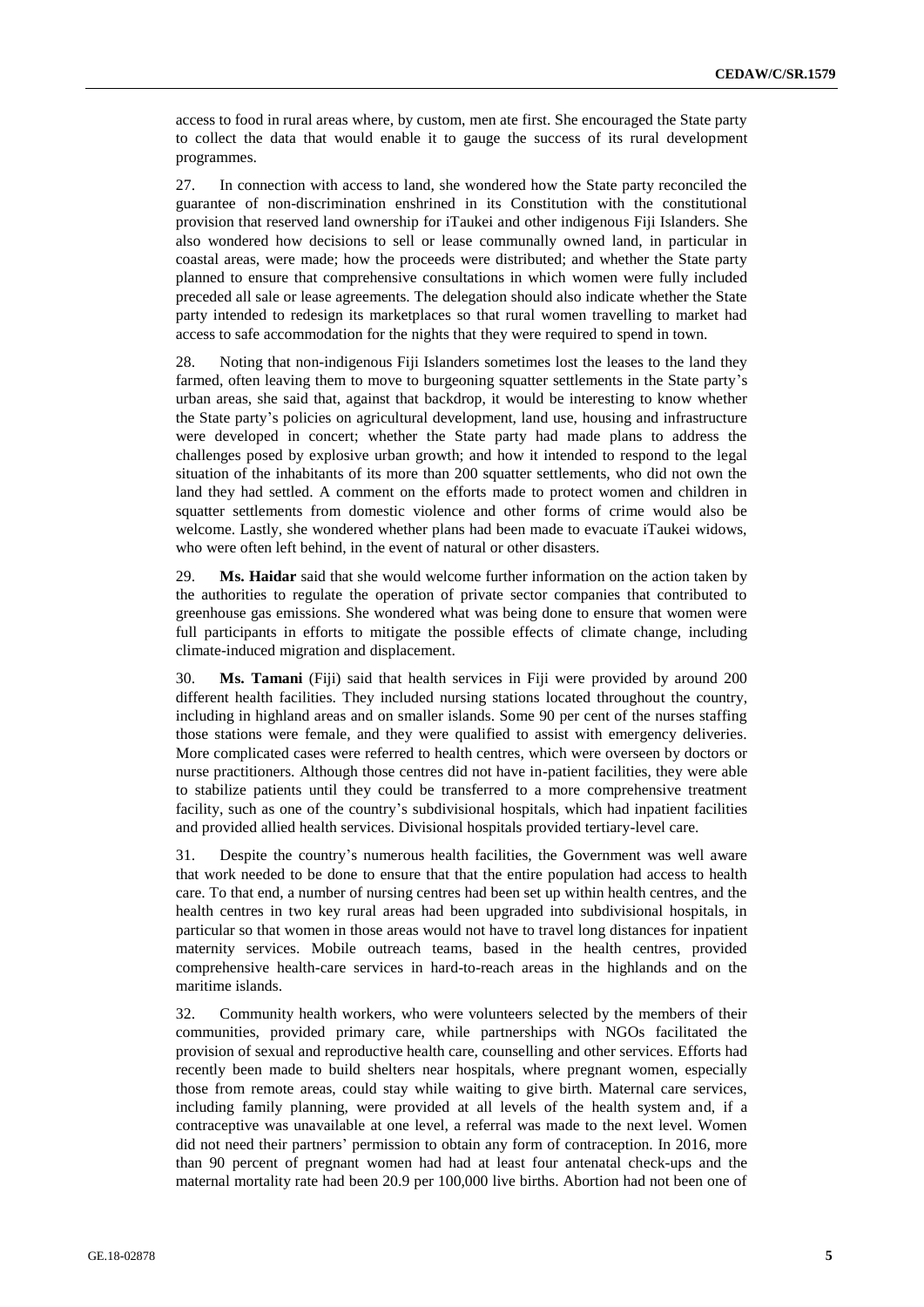the top five causes of maternal mortality. Skilled birth attendants assisted at more than 99 per cent of births.

33. The doctor-to-patient ratio had been very low in Fiji, but by 2017 it had improved to about 1 doctor for every 1,400 persons. The aim was to reach a ratio of 1 to 1,000. The number of graduates of the country's medical school had been rising, making it possible for more doctors to be posted to outlying areas.

34. Recent cyclones had done damage to a number of health facilities, but new facilities had been built in the areas that had been severely affected. Budget allocations had been made for the maintenance of health facilities and for capital improvements.

35. HIV testing was available at antenatal clinics and elsewhere. Counselling was provided before and after tests, and women and children who were HIV positive were registered at one of the country's three divisional hospitals, where they received follow-up treatment. Hepatitis B and tuberculosis screening and treatment were among the services available to persons living with HIV/AIDS. Prevention of mother-to-child transmission of HIV was available free of charge. Since early 2016, data regarding persons living with HIV/AIDS had been entered in an online database. The HIV prevalence rate in Fiji was less than 0.1 per cent, as it had been for the previous 20 years. The Ministry of Health earmarked funds for the management of HIV and other sexually transmitted infections. It also had a unit that coordinated initiatives funded by the Global Fund to Fight AIDS, Tuberculosis and Malaria.

36. Comprehensive sex, family health education and life skills training were provided through a peer educator programme followed by students in the country's elementary and high schools. The programme, which had been in place for more than ten years, had been funded by ongoing allocations from the Ministry of Health. School health programmes included wellness and mental health initiatives, efforts to prevent suicide, immunization drives, oral health services and the diagnosis and management of rheumatic heart disease, which could prevent complications in pregnancy. A recent review of the adolescent health services provided by the State had led to a number of recommendations, which would be addressed in part through a strategic plan on adolescent health, for which a budget had already been allocated.

37. Under the Crimes Decree 2009, abortion performed by a medical practitioner was lawful if it was carried out in good faith and with reasonable care and skill, and the pregnancy was the result of sexual intercourse between a parent and child, a brother and sister or a grandparent and grandchild. It was also lawful if the pregnancy was the result of rape, if continuing the pregnancy was likely to result in serious danger to the physical or mental health of the woman concerned or if the pregnancy was already causing serious danger to the woman's physical or mental health.

38. **Ms. Vuniwaqa** (Fiji) said that doctors' salaries had been raised considerably in the previous year, encouraging many of them to return to the public sector.

39. **Ms. Korovusere** (Fiji) said that there was clearly a lack of investment in sports activities for women. However, the national machinery for the advancement of women had recently begun consultations with sports bodies with a view to improving that situation and limited funding had already been provided, for example, for netball. The Ministry for Women, Children and Poverty Alleviation funded programmes providing allowances for persons living with disabilities, and 37 per cent of the beneficiaries were women. Among small grants recipients, 40 per cent were women; of those receiving care and protection allowances, 48 per cent were women; and 57 per cent of those receiving benefits under the social pension scheme were women. The Ministry also promoted income-generation activities, for example by holding the annual National Women's Expo, which showcased the handicrafts of the country's women, to link Fijian women with both national and international markets.

40. **Ms. Nairoba** (Fiji) said that a number of initiatives had been taken to benefit women market vendors. The Ministry for Women, Children and Poverty Alleviation was working closely with UN-Women in the Markets for Change programme, and also with local municipalities, to address the issues faced by market vendors. There were currently about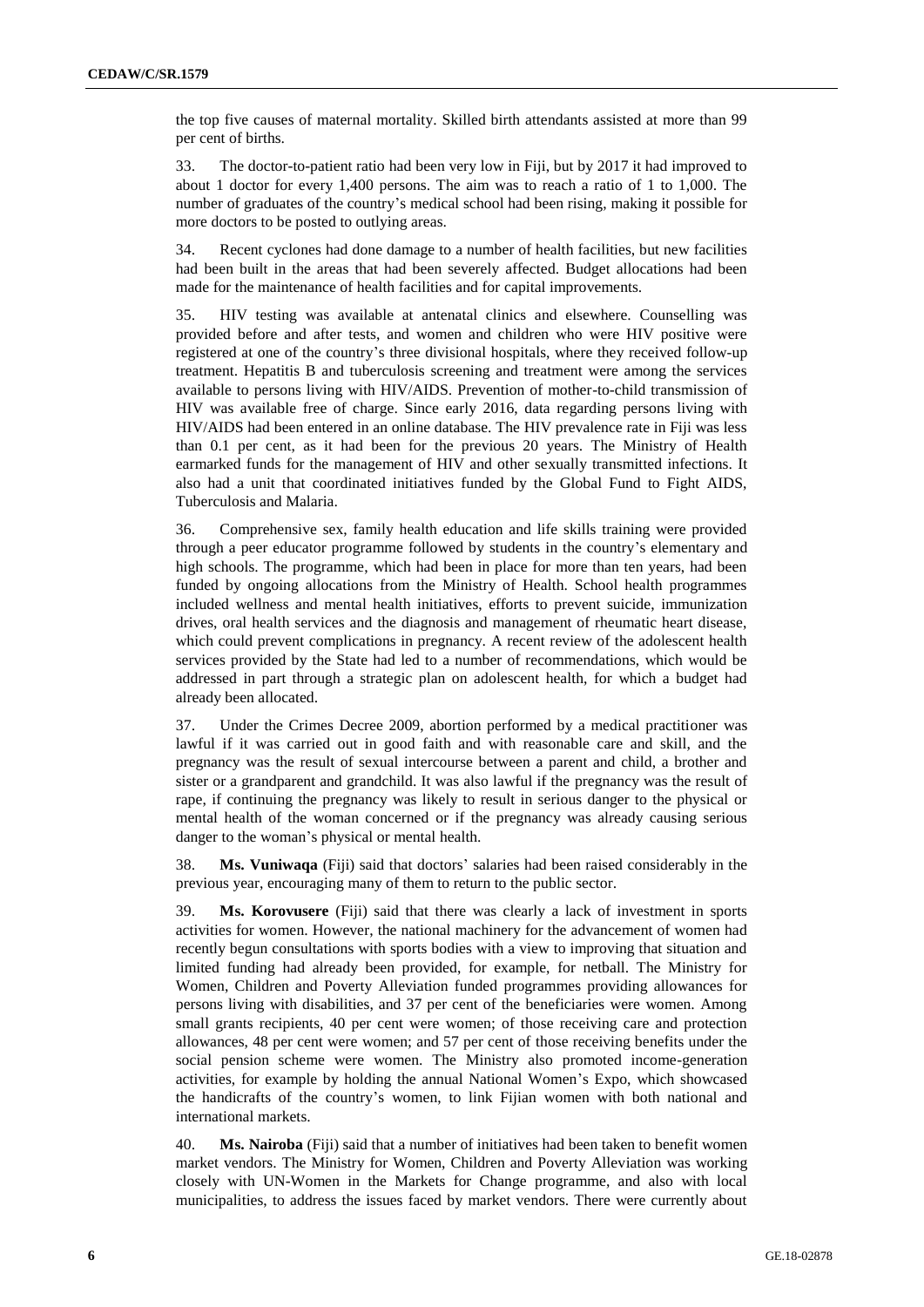1,500 market vendors in the country, nearly 90 per cent of whom were women. The recent initiatives had increased their social standing and economic security and had also helped to increase their participation in decision-making at the local level, resulting in improved accommodation and accessibility for the market vendors. In addition, the infrastructure at marketplaces had been made more gender-responsive.

41. The Ministry of National Disaster Management and Meteorological Services had recently launched a national humanitarian policy on disaster risk management, which was gender-sensitive, and women were included in the related discussion groups and committees at the national and local levels. The Government recognized the role of women in addressing climate change and food insecurity. The Ministry of Agriculture and the Ministry of Fisheries and Forests had identified, with the help of donors, new technologies and better production practices to ensure food security in villages. Housing allowances were available to assist rural women, and a large number of rural women had transferred from agriculture to the production of handicrafts to supply the tourism industry, which were featured, for example, in the National Women's Expo.

42. **Ms. Vuniwaqa** (Fiji) said that prior to colonization, all land had belonged to the iTaukei people, the indigenous people of Fiji. Since then the situation had evolved, and land tenure in Fiji fell into three categories: iTaukei, or indigenous land; private freehold land; and Crown, or State, land. The sale of indigenous land, which made up around 90 per cent of national territory, had been banned first by law and later by a constitutional provision in order to ensure that it would remain in the hands of indigenous people. Both indigenous and Crown land could be leased, and freehold land could be sold.

43. Until recently, leases had been granted only to men, but the standard operating procedures had been changed so that when a married person took up a lease it was issued in the names of both spouses. The leases were granted for 99-year periods and were renewable. The proceeds from leases of indigenous lands had until recently been divided disproportionately, with the clan chiefs receiving around 70 per cent of the funds and the rest being shared among the members of the clan, but the law had recently been amended so that all members of the clan, irrespective of their status or gender, received identical amounts.

44. The Fijian Government, like many others, applied price controls for basic food items. Accommodation was currently being built in marketplaces for market vendors. The information that the Committee had requested on the education sector and women's access to bank accounts would be provided within 48 hours. The Government had adopted an ambitious energy policy that called for 100 per cent use of renewable energy by 2030, and the policy had already elicited a response on the part of the private sector.

45. **Ms. Schulz** said that it was her understanding that there was a risk that foreign persons and companies could purchase or lease land in Fiji, thus possibly causing environmental damage through irresponsible land use. Did the Government take any steps to mitigate that risk?

46. **Ms. Hayashi** said that she wished to receive further information about land tenure rights. According to the periodic report, children of married parents took their fathers' family names and were considered to be part of their fathers' family units for land tenure rights. What happened to the children of single mothers and mothers who were divorced or widowed? According to the periodic report, the non-financial contribution of women was taken into consideration when they claimed shares in matrimonial property. Was that provision relevant to traditional land ownership rules?

47. **Ms. Vuniwaqa** (Fiji) said that foreign ownership of residential land was subject to relatively strict restrictions, and other restrictions applied in the case of commercial properties. In the past, many foreigners had purchased land or land rights and had subsequently not made any use of the land in question, sometimes for decades. The Government had recently passed a law requiring that foreigners who purchased land must develop it within two years, failing which they would have to pay penalties. The environmental protection provisions were quite stringent, especially in respect of mangroves and foreshore lands, which belonged to the State. No law established that children must take their father's names, but that was the standard practice. For registration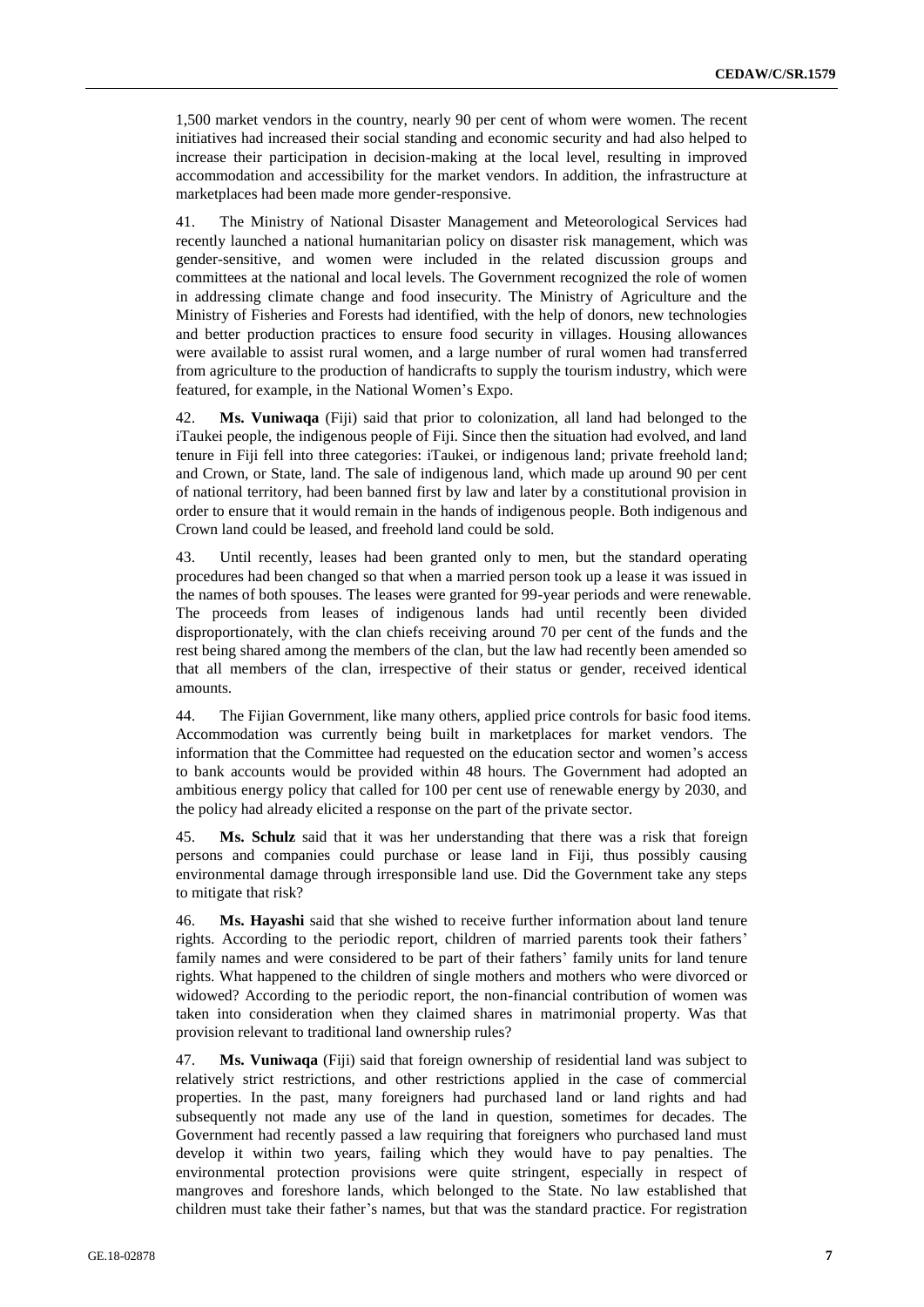purposes, iTaukei girls were registered under the *tokatoka*, or family unit, of their fathers, and remained there even after marriage; their entitlements under their initial registration remained intact until death. For indigenous persons, registration was closely tied to land ownership. Proposals to lease iTaukei lands required the consent of 60 per cent of the members of the corresponding *tokatoka* or *mataqali*.

48. **Ms. Schulz** said that she would like to receive information on the problems faced by squatters and how the authorities addressed the insecure situations they faced in terms of legal rights, housing conditions, crime and poverty.

49. **Ms. Song** said that she wished to commend the Fijian authorities for the efforts they had made to address the problems of rural women. The situation of rural women was a good indicator of whether a country took the steps required to ensure respect for women's rights.

50. **Ms. Vuniwaqa** (Fiji) said that in 2014 the authorities had taken steps to regularize the tenure of persons living in squatter settlements on Crown land, some of whom had been living there for generations, through the distribution of leases. After receiving documents giving them a legal status, the lessors had often built better homes, thanks to the legal security that such documents afforded. The Government had also taken steps to provide services such as water and electricity for persons with low incomes, including those living in squatter areas. At a recent Cabinet meeting, the Minister of Lands and Natural Resources had proposed a similar measure for iTaukei lands.

51. **Ms. Hayashi** said that the periodic report submitted in 2009 had mentioned that legal reforms had established a family court system and had introduced no-fault divorce, provisions for child maintenance and a system for the division of marital property in line with the Convention. She would like to know the State party's assessment of the status of implementation of those family law reforms. Could the delegation identify any shortcomings or obstacles to implementation? Commending the State party for changing the Marriage Act to bring the legal age of marriage to 18, she asked whether information on the new legislation had been disseminated to members of the legal profession and law enforcement services. Had the revised Marriage Act eradicated practices such as underage marriage and polygamy, or were such practices still a part of customary marriage?

52. Between 2009 and 2014, the number of applications to the family court had tripled, but even that number was apparently low in relation to the number of people requiring its intervention. It was estimated that a mere 5 per cent of women who encountered family law problems actually chose to bring their cases to court. She would therefore appreciate details of any measures taken to reduce delays in family court proceedings. According to information received by the Committee, village chiefs had mediated between unmarried rape victims and their attackers or their respective families to arrange marriages, and young girls had been forced into marriage with their rapists, apparently owing to financial and cultural considerations. What was the view of the State party about such reports? Did any legal provisions mitigate the responsibility of perpetrators of rape if they married their victims?

53. **Ms. Chand** (Fiji) said that no detailed assessment had yet been conducted of the implementation of the Family Law Act, which dated from the early 2000s. It was perhaps time to conduct such a study. Customary marriages, including child marriages, were not recognized under the law. Such cases must be reported by family members or civil society organizations working in the communities in question in order for them to be dealt with by law enforcement officers and the legal system. Various directives had been issued to judicial officers instructing them to eliminate backlogs and expedite the treatment of cases in the legal system. If any marriages were being arranged between rape victims and their attackers, it was outside the context of the law, which provided no mitigating circumstances for the offence of rape if the perpetrator married the victim.

54. **Ms. Vuniwaqa** (Fiji) said that marital rape was illegal in Fiji and that the delegation had no record indicating that the victim of a rape had been forced into a marriage with her attacker. If such a situation were reported, it would be subject to criminal prosecution, like any other rape.